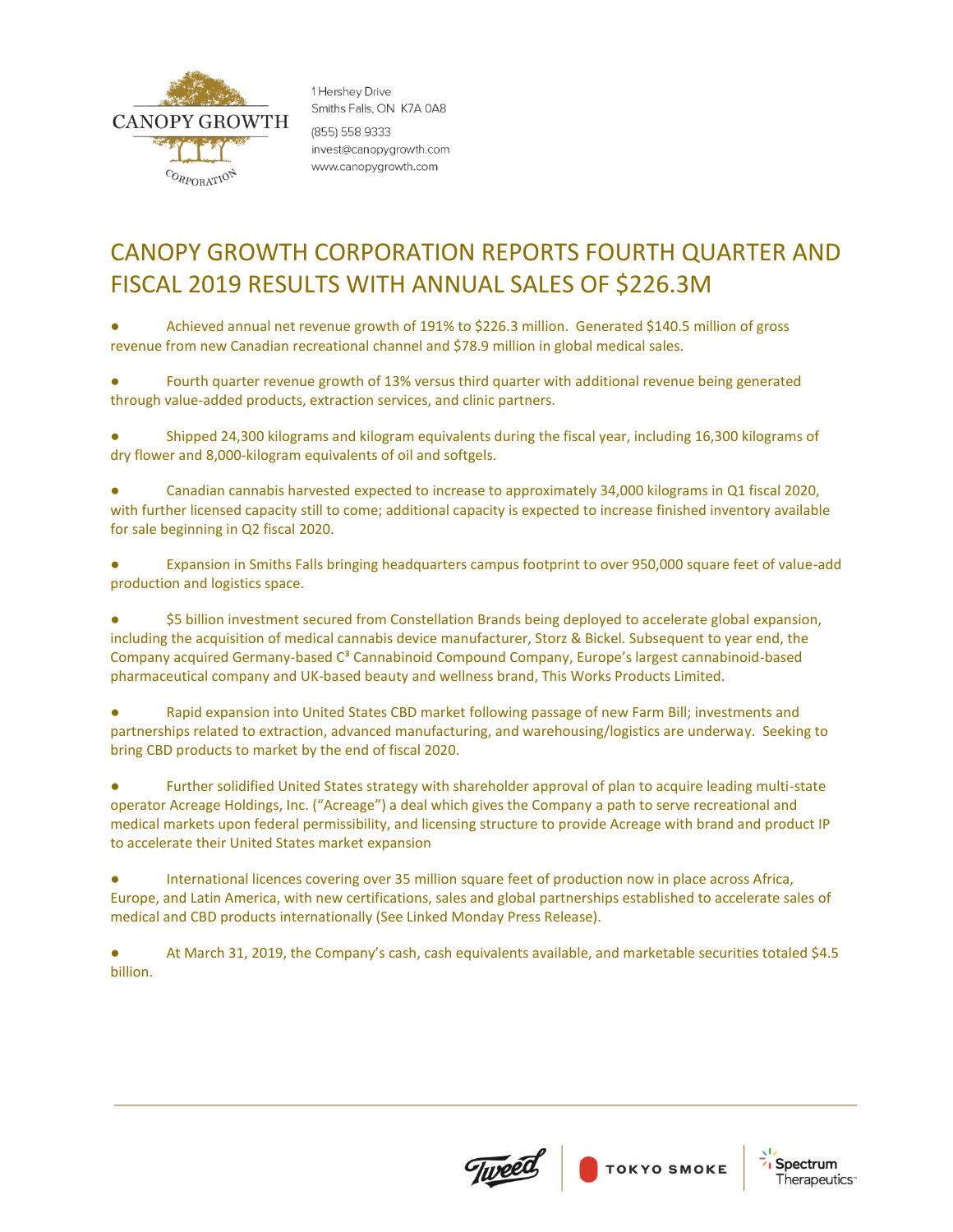June 20, 2019

**SMITHS FALLS, ON**— Canopy Growth Corporation ("Canopy Growth" or the "Company") (TSX:WEED, NYSE:CGC) today announced its financial results for the fourth quarter and fiscal year ended March 31, 2019. The audited Consolidated Financial Statements and Management's Discussion and Analysis for the twelve months ended March 31, 2019 will be filed on SEDAR after financial markets close on Friday, June 21, 2019 and will be available at [www.sedar.com.](http://www.sedar.com/) All financial information in this press release is reported in Canadian dollars, unless otherwise indicated. This press release is intended to be read in conjunction with the Company's Financial Statements and Management Discussion & Analysis, which will be available at [www.canopygrowth.com](http://www.canopygrowth.com/) and filed on SEDAR.

Fiscal year 2019 was a year of continued expansion across key markets, including major steps towards completion of the Company's build-out in Canada. Management believes that the strategy of investing early in large-scale, high quality Canadian production assets and significant value-add infrastructure has been validated during the second half of fiscal 2019 as the majority of the Company's production platform became licensed and operational, with further improvements in output expected as full ramp-up of facilities is completed. In the current quarter, Canopy Growth expects to harvest approximately 34,000 kilograms, with further licensed capacity, ramp-up and efficiencies anticipated. The Company's strategy has resulted in, to its knowledge, the largest market share in the Canadian cannabis market.

"The fourth quarter wraps up a historic year with major steps taken in Canada to build-out our national platform while scaling all of our processes to bring cannabis to market. The third quarter of the year benefitted from months of advanced production while the fourth quarter relied more on efficient throughput and a more automated platform," said Bruce Linton, Chairman and Co-CEO of Canopy Growth. "With more product formats coming to the Canadian market later in the year, we are working hard to ensure that we are ready to hit the ground running with products, formats and brands that Canadians trust."

|                                                | Q4      | Q4                       | %         | <b>FY</b> | <b>FY</b>                | %      |
|------------------------------------------------|---------|--------------------------|-----------|-----------|--------------------------|--------|
|                                                | 2019    | 2018                     | Change    | 2019      | 2018                     | Change |
| Net revenue (millions)                         | \$94.1  | \$22.8                   | 313%      | \$226.3   | \$77.9                   | 191%   |
| Kilograms and kilogram equivalents sold        | 9,326   | 2,528                    | 269%      | 24,320    | 8,708                    | 179%   |
|                                                |         |                          |           |           |                          |        |
| Average Selling Price per gram - Recreational  | \$7.28  | $\overline{\phantom{a}}$ | <b>NM</b> | \$7.20    | $\overline{\phantom{a}}$ | NM.    |
| Average Selling Price per gram - Canadian      |         |                          |           |           |                          |        |
| Medical                                        | \$8.17  | \$8.00                   | 2%        | \$8.90    | \$8.34                   | 7%     |
| Average Selling Price per gram - International |         |                          |           |           |                          |        |
| Medical                                        | \$13.91 | \$13.35                  | 4%        | \$13.57   | \$13.16                  | 3%     |
| Average Selling Price per gram                 | \$7.49  | \$8.43                   | $-11%$    | \$7.91    | \$8.24                   | $-4%$  |
| Inventory & Biological Assets (millions)       | \$341   | \$118                    | 189%      | \$341     | \$118                    | 189%   |
| Kilograms harvested (kilograms)                | 14,469  | 4,811                    | 201%      | 46,927    | 22,513                   | 108%   |
| Cash, cash equivalents and marketable          | \$4,515 | \$323                    | 1298%     | \$4,515   | \$323                    | 1298%  |
| securities (millions)                          |         |                          |           |           |                          |        |

# **Fourth Quarter and Fiscal 2019 Operational and Financial Summary**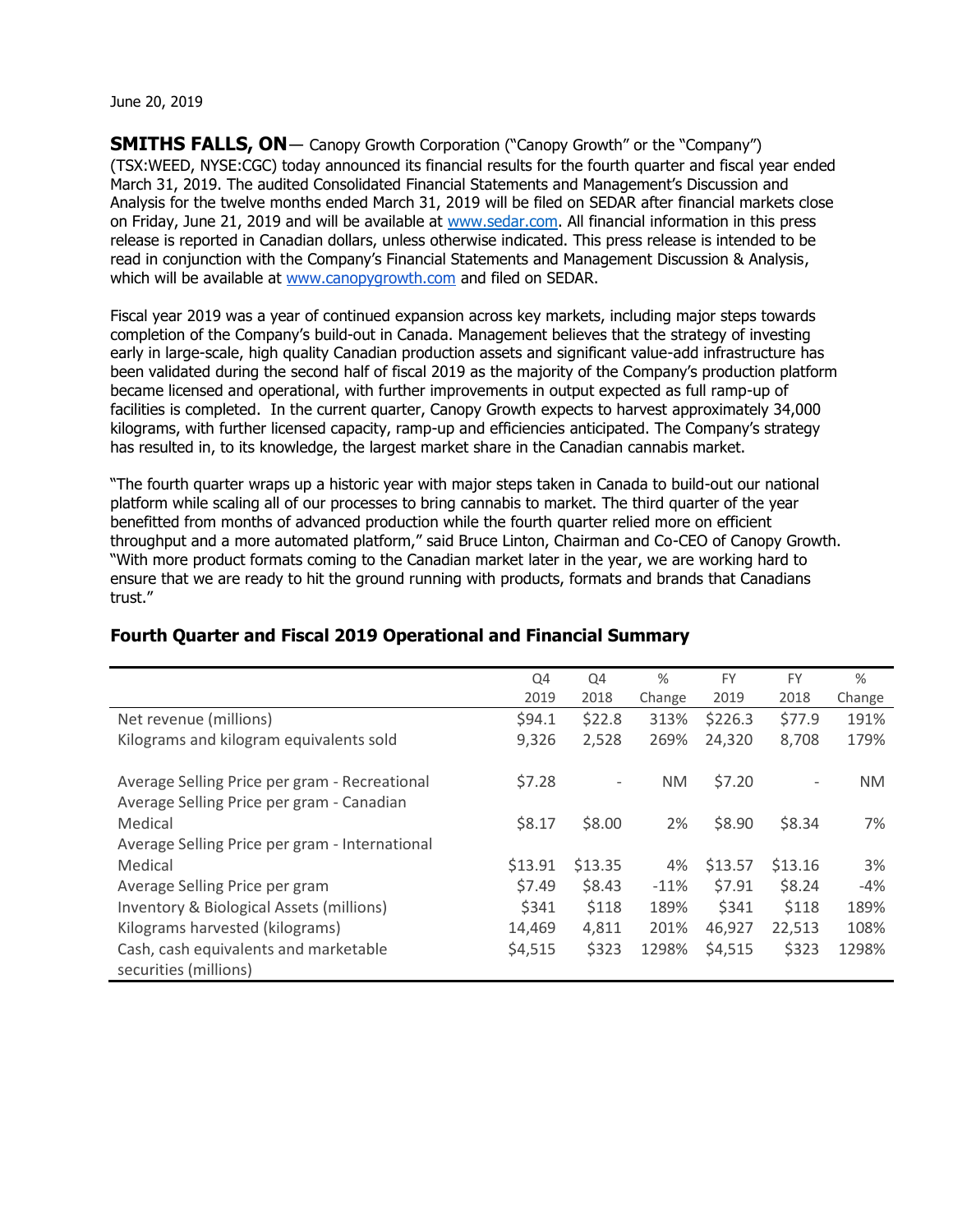# **Fourth Quarter and Fiscal 2019 Revenue Highlights**

|                                                   | Q4                | Q4                       | $\%$      | <b>FY</b> | FY                       | $\%$      |
|---------------------------------------------------|-------------------|--------------------------|-----------|-----------|--------------------------|-----------|
|                                                   | 2019              | 2018                     | Change    | 2019      | 2018                     | Change    |
| Canadian Recreational Cannabis Gross Revenue -    |                   |                          |           |           |                          |           |
| <b>Business to Business</b>                       | \$57.2            | $\overline{\phantom{a}}$ | <b>NM</b> | \$117.4   |                          | <b>NM</b> |
| Canadian Recreational Cannabis Gross Revenue -    |                   |                          |           |           |                          |           |
| <b>Business to Consumer</b>                       | S <sub>11.7</sub> | $\overline{\phantom{a}}$ | NM.       | \$23.1    | $\overline{\phantom{a}}$ | <b>NM</b> |
| Canadian Recreational Cannabis Revenue - Subtotal | \$68.9            |                          | <b>NM</b> | \$140.5   |                          | <b>NM</b> |
| Canadian Medical Cannabis Gross Revenue           | \$11.6            | \$19.5                   | $-41%$    | \$68.8    | \$70.6                   | $-3%$     |
| International Medical Cannabis Gross Revenue      | \$1.8             | \$2.4                    | $-25%$    | \$10.1    | \$3.7                    | 173%      |
| Medical Revenue - Subtotal                        | \$13.4            | \$21.9                   | $-39%$    | \$78.9    | \$74.3                   | 6%        |
| Other Revenue                                     | \$24.2            | \$0.9                    | 2589%     | \$34.0    | \$3.6                    | 844%      |
| <b>Total Gross Revenue</b>                        | \$106.5           | \$22.8                   | 367%      | \$253.4   | \$77.9                   | 225%      |
| Less Excise Taxes                                 | \$12.4            | $\overline{\phantom{a}}$ | <b>NM</b> | \$27.1    |                          | <b>NM</b> |
| <b>Net Revenue</b>                                | \$94.1            | \$22.8                   | 313%      | \$226.3   | \$77.9                   | 191%      |

NM = Not Meaningful

## **Fourth Quarter and Fiscal 2019 Product Sales Highlights**

| Product Sales (Kilograms & kilogram equivalents) | Q4    | Q4    | $\%$      | FY     | FY                       | $\frac{0}{0}$ |
|--------------------------------------------------|-------|-------|-----------|--------|--------------------------|---------------|
|                                                  | 2019  | 2018  | Change    | 2019   | 2018                     | Change        |
| Canadian Recreational Cannabis - Business to     | 6,964 |       | <b>NM</b> | 14,345 |                          | <b>NM</b>     |
| <b>Business</b>                                  |       |       |           |        | $\overline{\phantom{0}}$ |               |
| Canadian Recreational Cannabis - Business to     | 999   |       | <b>NM</b> | 1,905  |                          | <b>NM</b>     |
| Consumer                                         |       |       |           |        |                          |               |
| Canadian Medical Cannabis                        | 1,233 | 2,352 | $-48%$    | 7,324  | 8,421                    | $-13%$        |
| International Medical Cannabis                   | 130   | 176   | $-26%$    | 746    | 287                      | 160%          |
| Total                                            | 9,326 | 2,528 | 269%      | 24,320 | 8,708                    | 179%          |

NM = Not Meaningful

#### **Recreational Sales Overview**

Gross recreational revenue in fiscal 2019 was \$140.5 million, and accounted for 16,250 kilogram and kilogram equivalents, or 67% of total cannabis sold in fiscal 2019. Q4 to Q3, gross recreational sales were largely similar with \$68.9 million in gross recreational sales in Q4, down from \$71.6 million in gross recreational sales in Q3. As increased brick and mortar stores come online in key provinces of Ontario, Alberta, and British Columbia, the Company will use its increased capacity to meet demand. Through the Company's investments in capacity and automation across many of our processes, we approximately doubled our harvest size from Q3 fiscal 2019 to Q4 fiscal 2019, and expect to do so again from Q4 fiscal 2019 to Q1 fiscal 2020, positioning us to ensure Canadian adult consumers have access to our trusted brand portfolio.

Fiscal 2019 also welcomed our retail strategy, which included securing licenses, rights to license, or permits to operate cannabis retail stores in four provinces – including multi-year licensing agreements in Ontario to enable our partners to open additional retail stores. To date, we have launched (directly or indirectly through licensing agreements) 23 cannabis retail stores in Newfoundland & Labrador, Manitoba, Saskatchewan, and Ontario under the Tweed and Tokyo Smoke banners.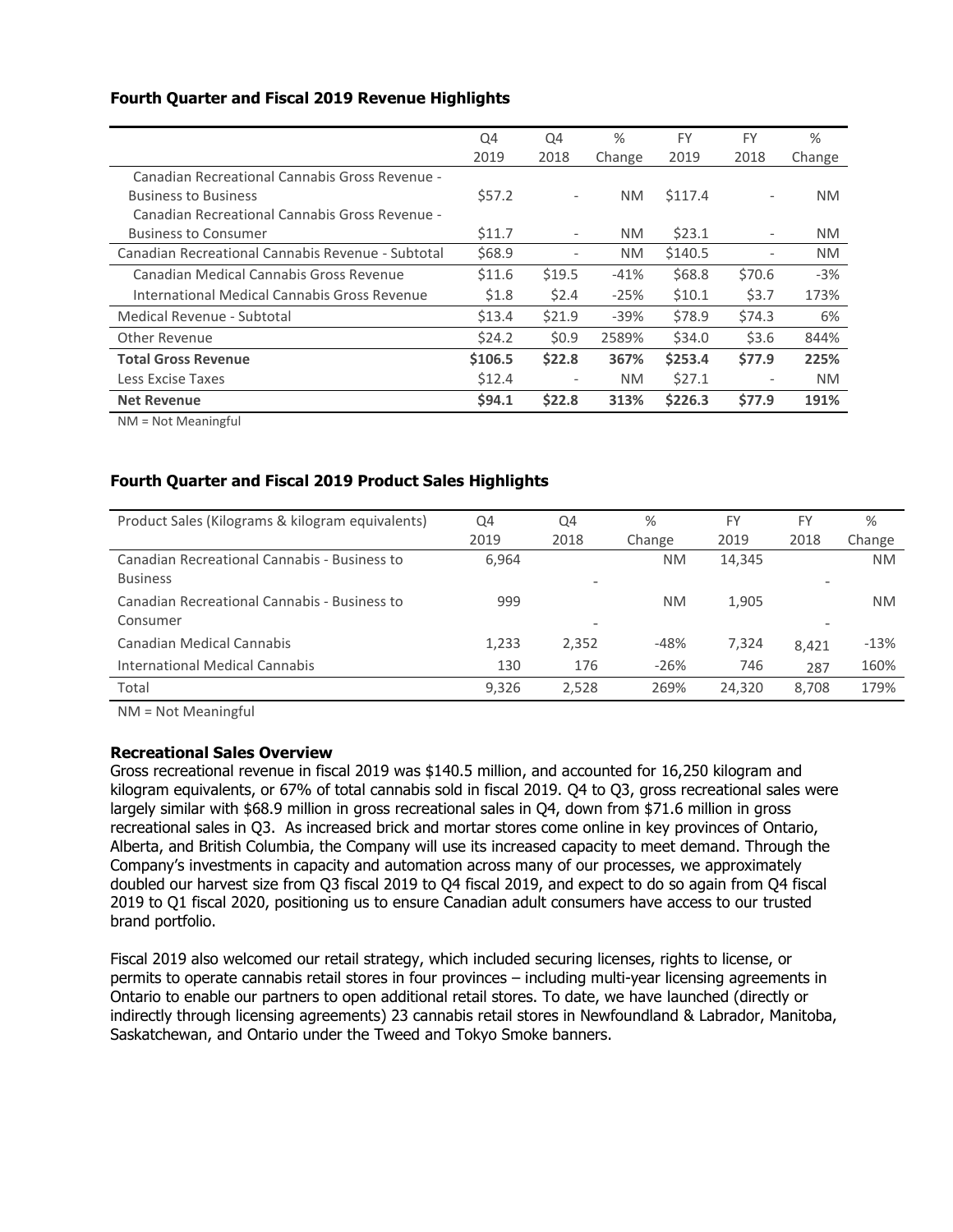# **Medical Sales Overview**

Total revenue generated from medical cannabis in fiscal 2019 was \$78.9 million, representing an increase of 6% over fiscal 2018. Medical cannabis shipments were 8,070 kilogram and kilogram equivalents in fiscal 2019, representing a decrease of 7%.

Canadian medical sales generated revenue of \$68.8 million in fiscal 2019 as compared to \$70.6 million in fiscal 2018.

The Company's Canadian online medical store saw a period of major transformation during the fiscal year, with established brands Tweed, DNA Genetics, LBS and certain CraftGrow partners largely transitioning to the recreational channel. This product transition, along with product supply challenges which have since been remedied, led to a decline in the medical channel in the second half of fiscal 2019, with Canadian medical revenue decreasing from \$19.5 million in Q4 fiscal 2018 to \$11.6 million in Q4 fiscal 2019. Following the re-brand of Spectrum Cannabis, Canopy Health Innovations and  $C<sup>3</sup>$  into a singular medically-focused division Spectrum Therapeutics, along with increasing finished goods inventory levels, and corresponding price adjustments of select products, the Company believes that Canadian medical sales under the Spectrum Therapeutics brand will be able to return to previous levels of market-leading customer registrations and sales.

International medical sales generated revenue of \$10.1 million in fiscal 2019, 173% growth over the previous fiscal year, driven by German market growth, as well as entry into the Polish and Czech markets. The Company believes that European sales have been negatively impacted by supply challenges from Canada, caused by a focus on serving Canadian patients first, as well as the lengthy export process in Canada. The Company believes there is significant upside potential in Europe, and with its Canadian medical channel fully supplied and Danish production coming online within the calendar year, believes it will see significant increases in Canadian and Danish product availability in this market. The Company has also begun sales in new markets, including Australia.

The Company remains committed to investing in significant clinical research, as well as leading programs to educate healthcare practitioners on the potential benefits of medicinal cannabis in Canada and abroad. This outreach will continue increasing Spectrum Therapeutics brand visibility and is estimated to result in increased patients, both within Canada and internationally as new markets come online.

# **Other Strategic Revenue**

To begin diversifying the Company's business into higher margin cannabis products and to complement intellectual property ("IP") being developed internally for the expected high growth vape category, Canopy Growth acquired medical devices company Storz & Bickel in Q3. Sales of Storz & Bickel vaporizer devices, along with revenue from other strategic sources including extraction services, and clinic partners, resulted in \$34 million in other revenue generated in fiscal 2019.

As Storz & Bickel continues to become further and fully integrated within the Canopy Growth ecosystem, the Company anticipates that sales and revenue generated will continue to increase as we expand product availability within our internal and partnered sales channels. Additionally, through this acquisition, the Company gained invaluable access to Storz & Bickel's IP portfolio which has greatly benefited our innovation teams as we look forward to unveiling our own branded vape technology in fiscal 2020.

#### **Gross Margin (before the IFRS fair value impacts in cost of sales)<sup>1</sup> Overview**

Gross margin (before the IFRS fair value impacts in cost of sales) for fiscal 2019 grew 35% to \$51 million, driven by growth in our medical channel and the launch of the Canadian recreational channel. The gross margin percentage decreased during the year from 48% to 22%, largely driven by the continued expansion work on several of our large-scale greenhouse facilities throughout the year, resulting in underutilization impact in cost of sales. The impacts of under-utilization continued into Q4, resulting in a gross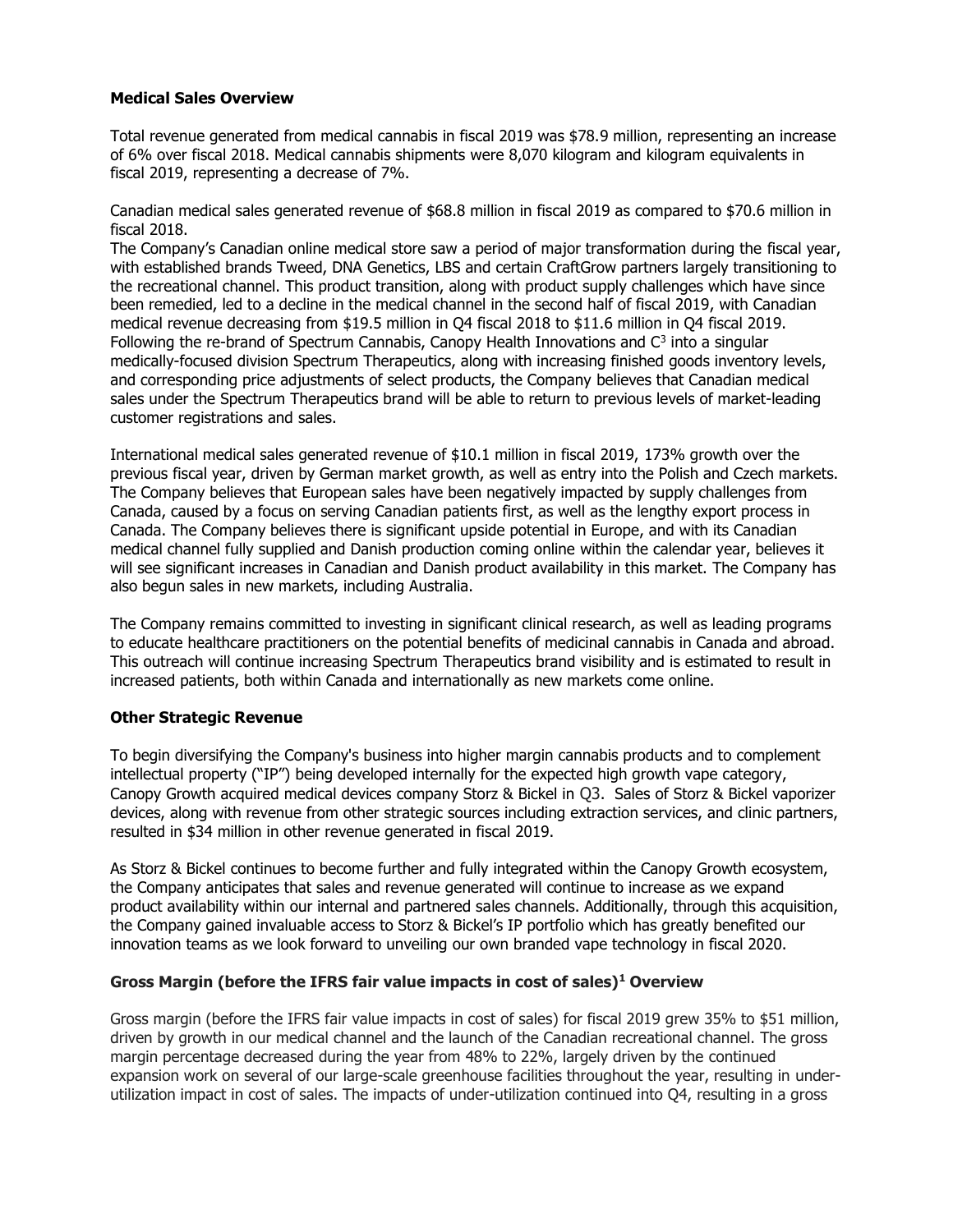margin percentage of 16%, which is down from 34% in the corresponding period from the prior year, and 22% in Q3. The impact in Q4 fiscal was primarily attributed to \$24 million of operating expenses for facilities not yet cultivating, cultivating but not yet harvesting, or facilities that had under-utilized capacity. Additionally, Q4 incurred some non-recurring costs related to an unusual weather event and other onetime activities. We expect these facilities to be fully operational in the months ahead, resulting in a return to normalized operating costs for our cultivation facilities.

As production ramp-up begins for the next generation of recreational products, there will be costs related to the ramp-up of advanced manufacturing that will impact reported gross margin during the initial startup phase, but management expects the impact to be less material relative to the size and scale of the revenue related to the new generation of products.

Inventory production costs expensed to cost of sales in fiscal 2019 were \$175.4 million, as compared to \$40.2 million in fiscal 2018. The impact of changes in the fair value of biological assets in fiscal 2019 was due in large part to the commencement of growing at the Company's facility in Mirabel, Quebec increased utilization at our facilities in Aldergrove and Delta, British Columbia, and 27 new grow rooms at the facility in Smiths Falls, Ontario.

|                                            | Q4      | Q4     | %      | FY      | FY      | $\%$   |
|--------------------------------------------|---------|--------|--------|---------|---------|--------|
|                                            | 2019    | 2018   | Change | 2019    | 2018    | Change |
| Sales and Marketing Expenses               | \$53.2  | \$14.8 | 259%   | \$154.4 | \$38.2  | 304%   |
| <b>General and Administration Expenses</b> | \$65.6  | \$16.9 | 288%   | \$168.5 | \$43.8  | 285%   |
| Research and Development Expenses          | \$7.3   | \$0.5  | 1360%  | \$15.2  | \$1.5   | 913%   |
| <b>Acquisition-related Expenses</b>        | \$13.8  | \$0.9  | 1433%  | \$23.4  | \$3.4   | 588%   |
| Share-based Compensation Expenses          | \$93.1  | \$20.2 | 361%   | \$283.0 | \$49.1  | 476%   |
| Depreciation and Amortization Expenses     | \$9.9   | \$2.9  | 241%   | \$21.5  | \$12.9  | 67%    |
| Total                                      | \$242.9 | \$56.2 | 332%   | \$666.0 | \$148.9 | 347%   |

# **Operating Expense Summary**

Canopy Growth continues to make significant investments to scale our business in Canada and globally, including investments building our corporate capabilities, developing our production infrastructure, investing in the marketing and development of new value-added consumer products for the Canadian recreational cannabis market as well as the global CBD market. Work is underway to bring these new consumer products to these markets towards the end of fiscal 2020. Additionally, the Company continues to invest in the development and expansion of medical cannabis operations in jurisdictions outside of Canada including Colombia, Spain, Germany, Denmark, Lesotho, South Africa and Australia. In addition, we are investing in the research and development of cannabis-based medical therapies, including in required clinical trials, in advance of potential future commercialization. We believe it is necessary to make these investments, many of them made pre-revenue, to position the company for long-term success.

Sales and marketing increased from \$38.2 million in fiscal 2018 to \$154.4 million in fiscal 2019, reflecting investments in brand-building, consumer marketing, and promotional campaigns focused on our Tweed, Tokyo Smoke, Spectrum Therapeutics, active partner brands, as well as the development of cannabis and CBD consumer products and brands expected to be launched towards the end of fiscal 2020. In addition, staffing costs increased in marketing and sales functions, our customer care centre, cannabis retail and education programs, and our medical outreach program.

General and administrative expenses in fiscal 2019 were \$168.5 million, reflecting our ongoing investments in building commercial capacity, governance and public company compliance costs associated with TSX and NYSE listings, legal and professional services in expanding operations, enhancing our information technology capabilities, scaling efforts ahead of market expansion, compliance costs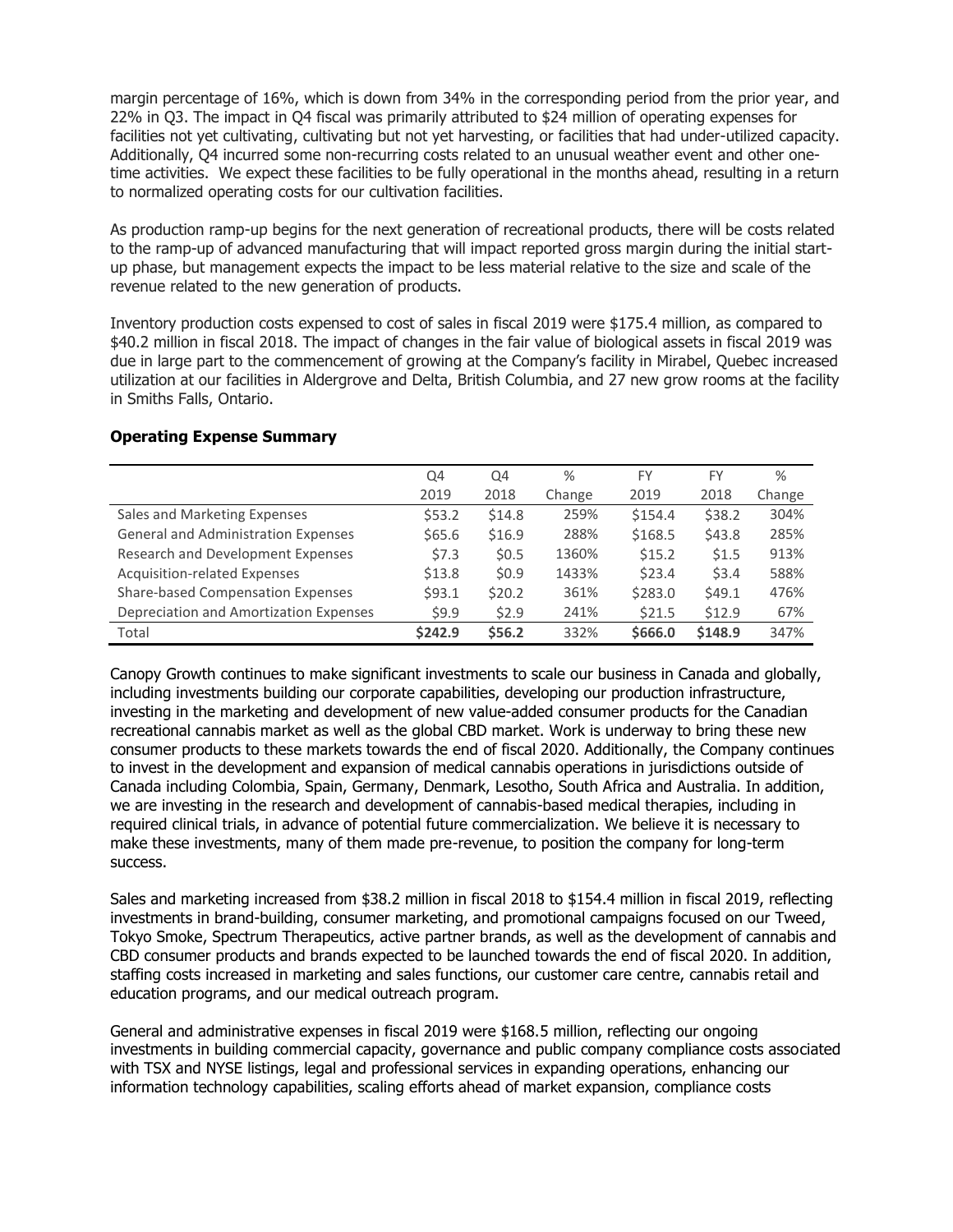associated with meeting Health Canada regulatory requirements, and employee compensation costs associated with the above.

Research and development expenses incurred in fiscal 2019 were \$15.2 million. This is primarily attributable to our R&D team conducting research into a variety of innovation and intellectual property opportunities, as we prepare for new format introductions in fiscal 2020.

Acquisition-related expenses were \$23.4 million in fiscal 2019, with Canopy Growth closing on several transactions in the year including the acquisition of HIKU Brands Company Ltd., ebbu, Inc., Storz & Bickel GmbH & Co. KG, and Canopy Health Innovations Inc. Acquisitions announced subsequent to fiscal 2019 – including This Works Products Limited, Canamo y Fibras Naturales, S.L. ("Cafina"), and the future acquisition of Acreage – incurred related expenses throughout fiscal 2019 as well.

Share-based compensation, a non-cash expense, was \$182.8 million in fiscal 2019, up from \$29.6 million in fiscal 2018 with \$74.7 million accounted for in Q4, representing an increase from \$11.9 million in Q4 fiscal 2018. The increase is primarily due to increased number of employees granted stock options as headcount increased to 3,200 employees from 1,000 year-over-year and accounting for the increase in fair value of stock options granted considering the 80% increase in the Company's share price that occurred over fiscal 2019.

# **Balance Sheet Highlights**

At March 31, 2019, the Company's cash and cash equivalents available and marketable securities totaled \$4.5 billion, representing an increase of \$4.2 billion from March 31, 2018. The increase is principally due to the investment of approximately \$5 billion dollars by Constellation Brands, Inc. ("Constellation Brands") on November 1, 2018 and the issuance of convertible senior notes with an aggregate principal amount of \$600 million. This increase was partially offset by \$644 million invested in the expansion of our cannabis production, distribution, and physical retail store assets, \$380 million invested in the acquisition of subsidiaries, and investments made in operations including those related to strengthening corporate capabilities, developing and executing recreational cannabis brand-related campaigns, developing and preparing to launch value-added cannabis products in fiscal 2020 and conducting research and development into cannabis-based medical therapies.

Inventory at March 31, 2019 amounted to \$262.1 million (March 31, 2018 - \$101.6 million), including \$38 million in finished goods and \$165.5 million of work-in-progress. In addition, biological assets amounted to \$79 million, which together with inventory totaled \$341.1 million. The Company has scaled production and increased automation capacity and expects to achieve a Q1 fiscal 2020 harvest of approximately 34,000 kilograms which is expected to be available for sale in all channels starting in Q2 fiscal 2020.

# **Fourth Quarter and Fiscal Year 2019 Adjusted EBITDA summary<sup>2</sup>**

Adjusted EBITDA amounted to a loss of \$257.0 million in fiscal 2019, as compared to a loss of \$36.1 million in fiscal 2018. The year-over-year loss is largely reflective of the investments made in fiscal 2019 sales and marketing, and general and administration costs as described above.

Depreciation and amortization, a non-cash expense, increased \$4.9 million from Q3 fiscal 2019, due to the depreciation expense recorded on assets put into operation during Q4 fiscal 2019. These assets largely related to production and warehouse equipment.

Other expense, net, increased \$368.3 million from Q3 2019, primarily related to non-cash fair value changes on our senior convertible notes which have been recorded through the statement of operations. These fair value changes are due to the increase in Canopy Growth's stock price from December 31, 2018 to March 31, 2019.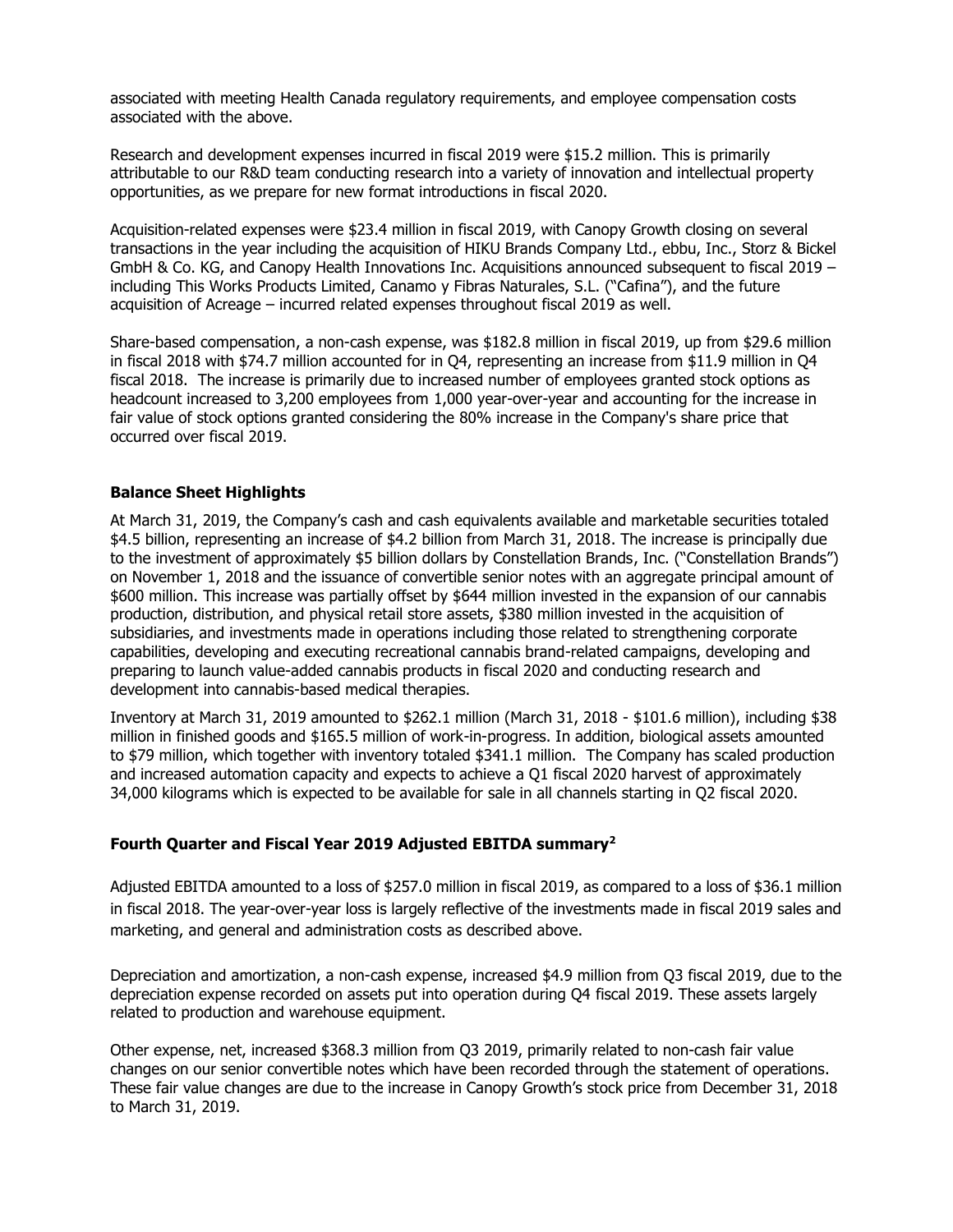## **Events Subsequent to Fiscal Year 2019**

● In April, Canopy Growth and Acreage announced that they entered into an agreement granting Canopy Growth the right to acquire 100% of Acreage's shares, once the production and sale of cannabis becomes federally permissible in the United States. On June 19, Acreage and Canopy Growth shareholders voted to approve the agreement. Initial implementation of the transaction is subject to approval by the Supreme Court of British Columbia and satisfaction of certain other closing conditions. Canopy Growth and Acreage expect the transaction to be implemented on or about June 27, 2019. Upon approval of certain modifications to the investor rights agreement with Constellation Brands, as well as terms of existing warrants, Canopy Growth will record a material, non-cash charge during the first quarter of fiscal year 2020. We expect this non-cash charge to have a materially negative impact on net income in the first quarter of fiscal 2020.

The audited Consolidated Financial Statements and Management's Discussion and Analysis for the twelve months ended March 31, 2019 will be filed on SEDAR after financial markets close on Friday, June 21, 2019, and will be available at [www.sedar.com.](http://www.sedar.com/) The basis of financial reporting in the Audited Condensed Consolidated Financial Statements and Management's Discussion and Analysis is in thousands of Canadian dollars, unless otherwise indicated.

**Note 1:** Gross margin (before the IFRS fair value impacts in cost of sales) is a key operational metric that does not have any standardized meaning prescribed by IFRS and may not be comparable to similar measures presented by other companies. This measure is calculated as net revenue less inventory production costs expensed to cost of sales and may be computed from the consolidated statements of operations presented within this news release.

**Note 2:** Adjusted EBITDA is a non-IFRS financial measure that does not have any standardized meaning prescribed by IFRS and may not be comparable to similar measures presented by other companies. The Adjusted EBITDA reconciliation is presented within this news release and explained in Management's Discussion & Analysis under "Adjusted EBITDA (Non-IFRS Measure)", a copy of which will be filed on SEDAR after financial markets close on Friday, June 21, 2019.

Webcast Information A live audio webcast will be available at: [https://event.on24.com/wcc/r/1971998/A4F8AB6B82EDF157155CC39603685130](https://urldefense.proofpoint.com/v2/url?u=https-3A__event.on24.com_wcc_r_1971998_A4F8AB6B82EDF157155CC39603685130&d=DwMGaQ&c=UFQ_BMy7tXj0BMkmVOxFX4e3i90RZMjSpqUlPwQ3gLk&r=LHH79YLAacDJ9mIxypppGhGDbRbxmLsksdSBTq29Lag&m=9VMbMqm0hjwe7REZwD6jDNswgj3pMY-FxxQoejf_caQ&s=h0Xp8kOoZbvQL9XBZUUxyCv2SqyoybSAPsUiLibK2KY&e=)

Calling Information Toll Free Dial-In Number: 1-888-231-8191 International Dial-In Number: (647) 427-7450 Conference ID: 4338214

Replay Information A replay of the call will be accessible by telephone until 11:59 PM ET on September 21, 2019. Toll Free Dial-in Number: 1-855-859-2056 Replay Password: 4338214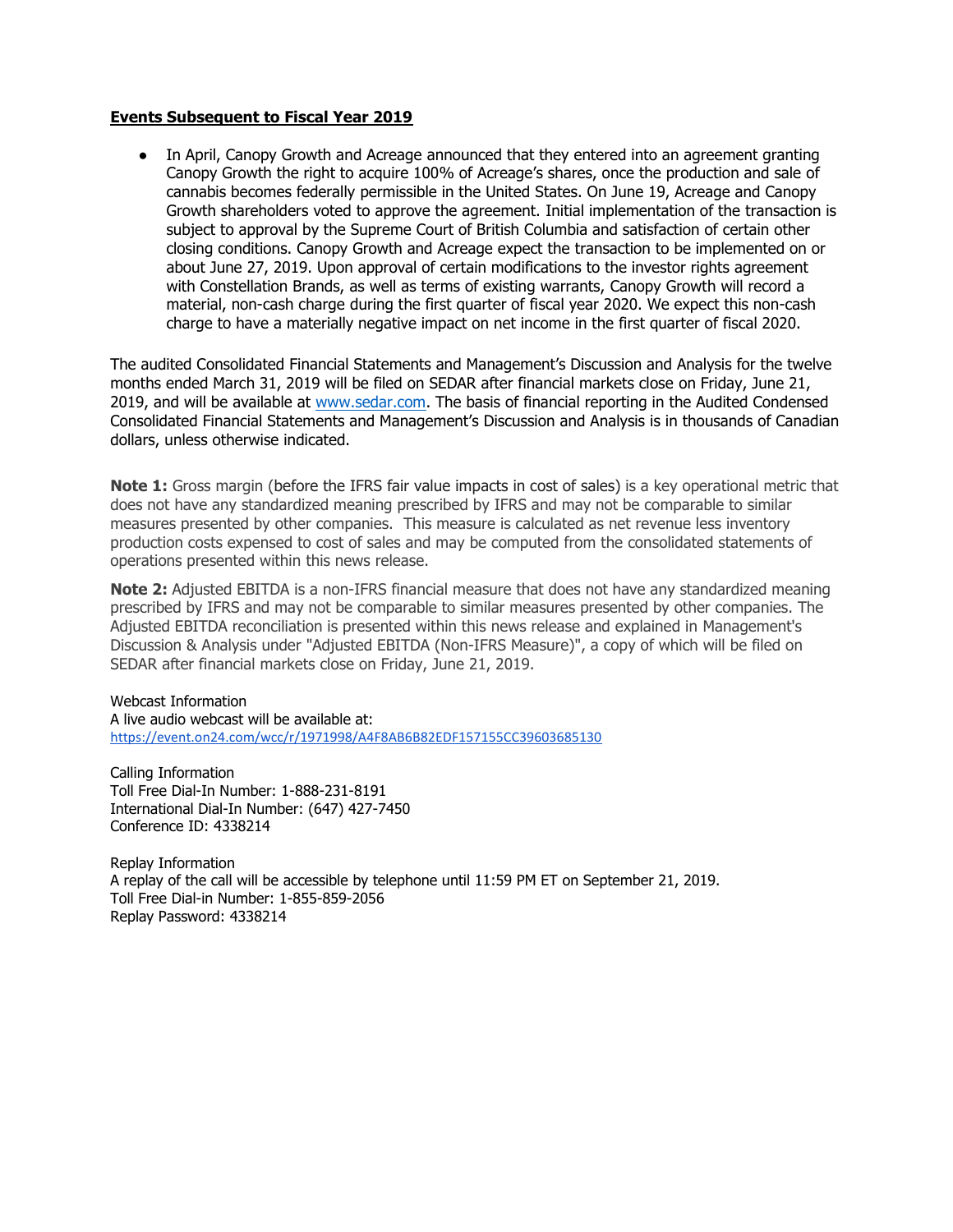Contact: Caitlin O'Hara Media Relations [Caitlin.Ohara@canopygrowth.com](mailto:Caitlin.Ohara@canopygrowth.com) 613-291-3239

Investor Relations Tyler Burns [Tyler.Burns@canopygrowth.com](mailto:Tyler.Burns@canopygrowth.com) 855-558-9333 ext. 122

Director: Bruce Linton [tmx@canopygrowth.com](mailto:tmx@canopygrowth.com)



#### **About Canopy Growth Corporation**

Canopy Growth (TSX:WEED, NYSE:CGC) is a world-leading diversified cannabis, hemp and cannabis device company, offering distinct brands and curated cannabis varieties in dried, oil and Softgel capsule forms, as well as medical devices through the Company's subsidiary, Storz & Bickel GMbH & Co. KG. From product and process innovation to market execution, Canopy Growth is driven by a passion for leadership and a commitment to building a world-class cannabis company one product, site and country at a time. The Company has operations in over a dozen countries across five continents.

The Company's medical division, Spectrum Therapeutics is proudly dedicated to educating healthcare practitioners, conducting robust clinical research, and furthering the public's understanding of cannabis, and has devoted millions of dollars toward cutting edge, commercializable research and IP development. Spectrum Therapeutics sells a range of full-spectrum products using its colour-coded classification Spectrum system as well as single cannabinoid Dronabinol under the brand Bionorica Ethics.

The Company operates retail stores across Canada under its award-winning Tweed and Tokyo Smoke banners. Tweed is a globally recognized cannabis brand which has built a large and loyal following by focusing on quality products and meaningful customer relationships.

From our historic public listing on the Toronto Stock Exchange and New York Stock Exchange to our continued international expansion, pride in advancing shareholder value through leadership is engrained in all we do at Canopy Growth. Canopy Growth has established partnerships with leading sector names including cannabis icons Snoop Dogg and Seth Rogen, breeding legends DNA Genetics and Green House Seeds, and Fortune 500 alcohol leader Constellation Brands, to name but a few. Canopy Growth operates eleve licensed cannabis production sites with over 4.7 million square feet of production capacity, including over one million square feet of GMP certified production space. For more information visi[t www.canopygrowth.com](http://canopygrowth.com/)

#### **Notice Regarding Forward Looking Statements**

This news release contains "forward-looking statements" within the meaning of the United States Private Securities Litigation Reform Act of 1995 and "forward-looking<br>information" within the meaning of applicable Canadian s involve known and unknown risks, uncertainties and other factors which may cause the actual results, performance or achievements of Canopy Growth or its subsidiaries to be<br>materially different from any future results, perf Examples of such statements include statements with respect to the Company's expectations with respect to the Q1 fiscal 2020 harvest, the Company's expectation for additional finished inventory available for sale in Q2 fiscal 2020, bringing CBD products to market by the end of fiscal 2020, the accelerated market expansion for Acreage, the anticipated benefits of the rebranding of Spectrum Therapeutics on the Company's market share, the potential opportunity for cannabis products in Europe and the anticipated Increase in Canadian and Danish product availability, the anticipated increased sales from Storz & Bickel, the expectation that facilities will be fully operational in the months<br>ahead, the launch of new CBD consumer produ factors involved with forward-looking information could cause actual events, results, performance, prospects and opportunities to differ materially from those expressed or implied by such forward-looking information, including changes in laws, regulations and guidelines; compliance with laws; international laws; operational, regulatory and other<br>risks; execution of business strategy; managem territorial governments; constraints on marketing products; risks inherent in acquisitions and investments; expansion into foreign jurisdictions; governmental regulations; cannabis is a controlled substance in the United States; Farm Bill risks; assumptions as to the ability of the parties to receive, in a timely manner and on satisfactory terms, the necessary regulatory and court approvals for the transaction with Acreage; and such risks contained in the Company's management information circular of the Company dated<br>May 17, 2019 and in the annual information form date www.sedar.com. Readers are cautioned that the foregoing list of factors is not exhaustive. Although the Company believes that the assumptions and factors used in preparing the forward-looking information or forward-looking statements in this news release are reasonable, undue reliance should not be placed on such information and no assurance can be given that such events will occur in the disclosed time frames or at all. The forward-looking information and forward-looking statements included in this news release are<br>made as of the date of this news release and



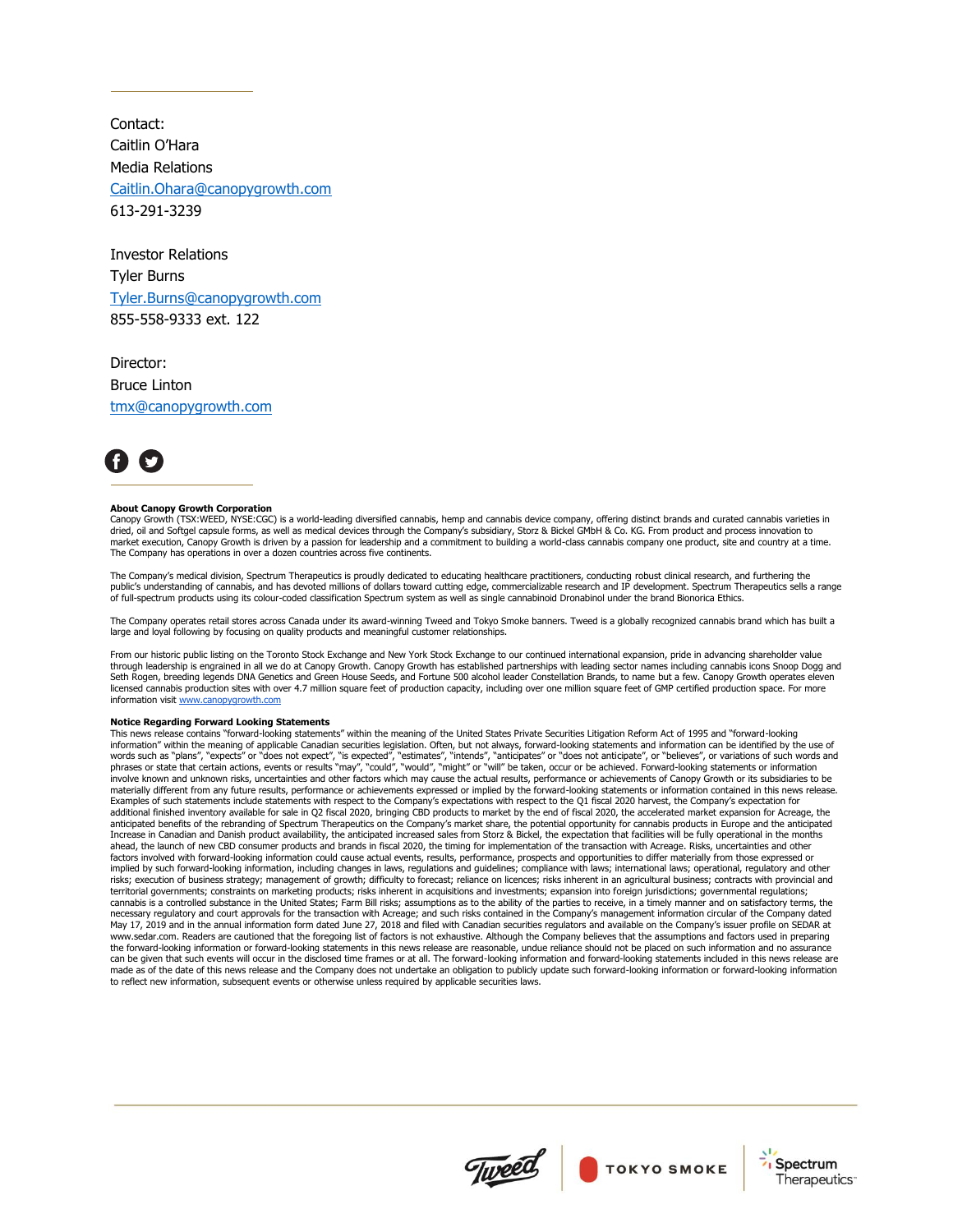| <b>CANOPY GROWTH CORPORATION</b>                                 |           |           |    |           |  |
|------------------------------------------------------------------|-----------|-----------|----|-----------|--|
| CONSOLIDATED STATEMENTS OF FINANCIAL POSITION                    |           |           |    |           |  |
|                                                                  | March 31, |           |    |           |  |
| (Expressed in CDN \$000's)                                       |           | 2019      |    | 2018      |  |
| <b>Assets</b>                                                    |           |           |    |           |  |
| <b>Current assets</b>                                            |           |           |    |           |  |
| Cash and cash equivalents                                        | \$        | 2,480,830 | \$ | 322,560   |  |
| Marketable securities                                            |           | 2,034,133 |    |           |  |
| Amounts receivable                                               |           | 106,974   |    | 21.425    |  |
| <b>Biological assets</b>                                         |           | 78,975    |    | 16,348    |  |
| Inventory                                                        |           | 262,105   |    | 101,607   |  |
| Prepaid expenses and other current assets                        |           | 107,123   |    | 19,837    |  |
|                                                                  |           | 5,070,140 |    | 481,777   |  |
|                                                                  |           |           |    |           |  |
| Investments in equity method investees<br>Other financial assets |           | 112,385   |    | 63,106    |  |
|                                                                  |           | 363,427   |    | 163,463   |  |
| Property, plant and equipment                                    |           | 1,096,340 |    | 303,682   |  |
| Intangible assets                                                |           | 519,556   |    | 101,526   |  |
| Goodwill                                                         |           | 1,544,055 |    | 314,923   |  |
| Other long-term assets                                           |           | 25,902    |    | 8,340     |  |
|                                                                  | \$        | 8,731,805 | \$ | 1,436,817 |  |
|                                                                  |           |           |    |           |  |
| <b>Liabilities</b>                                               |           |           |    |           |  |
| <b>Current liabilities</b>                                       |           |           |    |           |  |
| Accounts payable and accrued liabilities                         | \$        | 226,533   | \$ | 89,571    |  |
| Current portion of long-term debt                                |           | 103,716   |    | 1,557     |  |
| Other current liabilities                                        |           | 81,414    |    | 900       |  |
|                                                                  |           | 411,663   |    | 92,028    |  |
| Long-term debt                                                   |           | 842,259   |    | 6.865     |  |
| Deferred tax liability                                           |           | 96,031    |    | 33,536    |  |
| Other long-term liabilities                                      |           | 140,404   |    | 61,150    |  |
|                                                                  |           |           |    |           |  |
|                                                                  |           | 1,490,357 |    | 193,579   |  |
| <b>Shareholders' equity</b>                                      |           |           |    |           |  |
| Share capital                                                    |           | 6,026,618 |    | 1,076,838 |  |
| Other reserves                                                   |           | 1,673,472 |    | 127,418   |  |
| Accumulated other comprehensive income                           |           | 28,630    |    | 46,166    |  |
| Deficit                                                          |           | (777,087) |    | (91, 649) |  |
|                                                                  |           |           |    |           |  |
| Equity attributable to Canopy Growth Corporation                 |           | 6,951,633 |    | 1,158,773 |  |
| Non-controlling interests                                        |           | 289,815   |    | 84,465    |  |
| <b>Total equity</b>                                              |           | 7,241,448 |    | 1,243,238 |  |
|                                                                  |           |           |    |           |  |
|                                                                  | \$        | 8,731,805 | \$ | 1,436,817 |  |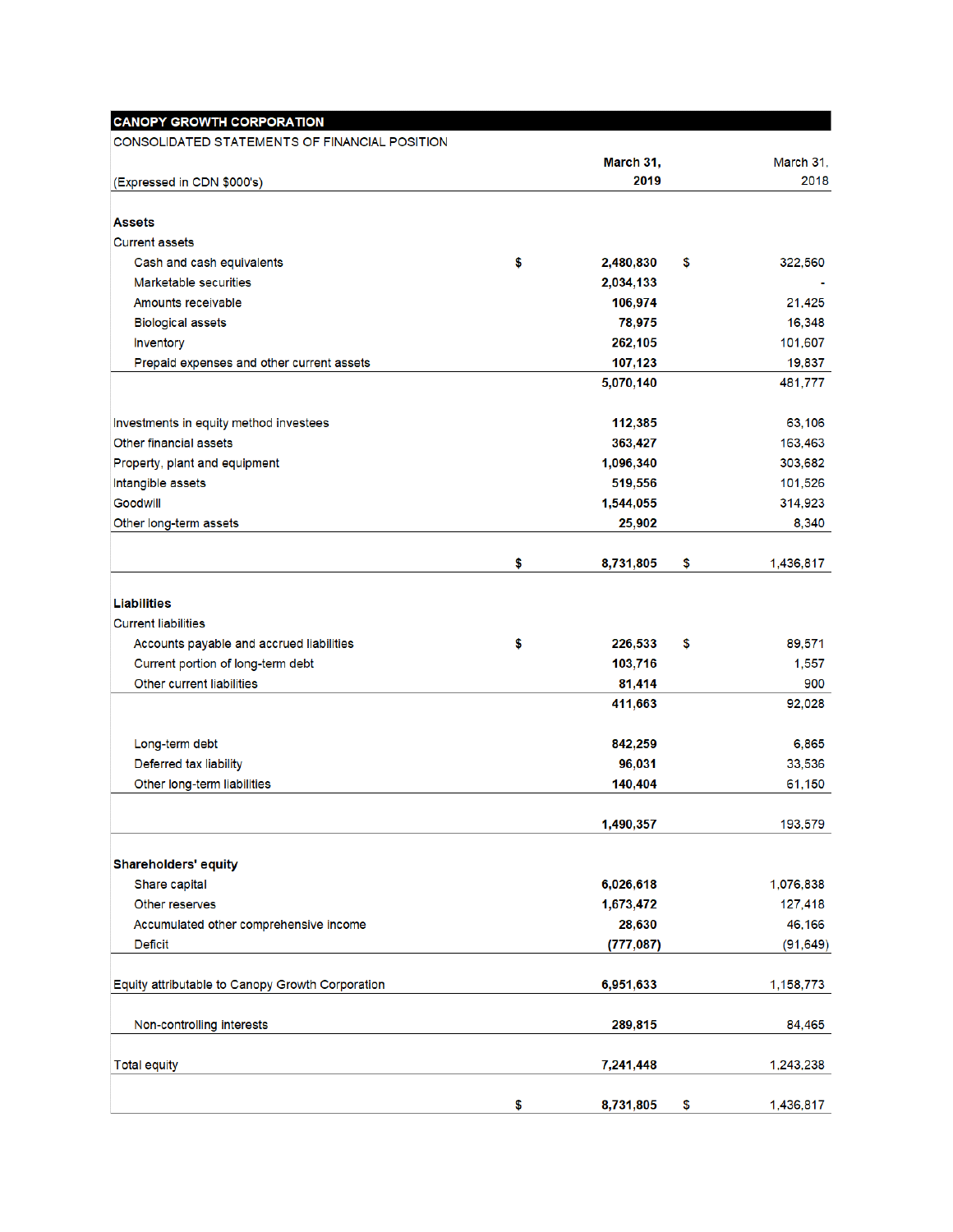#### **CANOPY GROWTH CORPORATION**

CONSOLIDATED STATEMENTS OF OPERATIONS

#### FOR THE THREE AND TWELVE MONTHS ENDED MARCH 31, 2019 AND 2018

|                                                                                                   | Three months ended |                   | Twelve months ended |             |    |             |
|---------------------------------------------------------------------------------------------------|--------------------|-------------------|---------------------|-------------|----|-------------|
|                                                                                                   | March 31,          | March 31.         |                     | March 31,   |    | March 31.   |
| (Expressed in CDN \$000's except share amounts)                                                   | 2019               | 2018              |                     | 2019        |    | 2018        |
|                                                                                                   |                    |                   |                     |             |    |             |
| Revenue                                                                                           | \$<br>106,485      | \$<br>22,806      | \$                  | 253,431     | \$ | 77.948      |
| <b>Excise taxes</b>                                                                               | 12,435             |                   |                     | 27,090      |    |             |
|                                                                                                   |                    |                   |                     |             |    |             |
| Net revenue                                                                                       | 94,050             | 22,806            |                     | 226,341     |    | 77,948      |
| Inventory production costs expensed to cost of sales                                              | 79,076             | 15,140            |                     | 175,425     |    | 40,213      |
| Gross margin before the undernoted                                                                | 14,974             | 7,666             |                     | 50,916      |    | 37,735      |
| Fair value changes in biological assets included in<br>inventory sold and other inventory charges | 23,547             | 20,025            |                     | 129,536     |    | 67,861      |
| Unrealized gain on changes in fair value of biological<br>assets                                  | (77,050)           | (17, 500)         |                     | (167, 550)  |    | (96, 721)   |
| Gross margin                                                                                      | 68,477             | 5,141             |                     | 88,930      |    | 66,595      |
| Sales and marketing                                                                               | 53,184             | 14,751            |                     | 154,392     |    | 38,203      |
| Research and development                                                                          | 7,274              | 539               |                     | 15,238      |    | 1,453       |
| General and administration                                                                        | 65,657             | 16,883            |                     | 168,434     |    | 43,819      |
| <b>Acquisition-related costs</b>                                                                  | 13,788             | 915               |                     | 23,394      |    | 3,406       |
| Share-based compensation expense                                                                  | 74,678             | 11,923            |                     | 182,837     |    | 29,631      |
| Share-based compensation expense related to                                                       |                    |                   |                     |             |    |             |
| acquisition milestones                                                                            | 18,490             | 8,247             |                     | 100,164     |    | 19,475      |
| Depreciation and amortization                                                                     | 9,870              | 2,915             |                     | 21,510      |    | 12,889      |
| <b>Operating expenses</b>                                                                         | 242,941            | 56,173            |                     | 665,969     |    | 148,876     |
|                                                                                                   |                    |                   |                     |             |    |             |
| <b>Loss from operations</b>                                                                       | (174, 464)         | (51, 032)         |                     | (577, 039)  |    | (82, 281)   |
| Share of loss on equity investments                                                               | (1,731)            | (1, 303)          |                     | (10, 752)   |    | (1, 473)    |
| Other (expense) income, net                                                                       | (133, 451)         | (10,068)          |                     | (69, 985)   |    | 31,213      |
| Total other (expense) income, net                                                                 | (135, 182)         | (11, 371)         |                     | (80, 737)   |    | 29,740      |
| Loss before income taxes                                                                          | (309, 646)         | (62, 403)         |                     | (657, 776)  |    | (52, 541)   |
| Income tax (expense) recovery                                                                     | (13, 716)          | 8,042             |                     | (12, 318)   |    | (1, 593)    |
| Net loss                                                                                          | \$<br>(323, 362)   | \$<br>(54, 361)   | \$                  | (670, 094)  | \$ | (54, 134)   |
| Net (loss) income attributable to:                                                                |                    |                   |                     |             |    |             |
| <b>Canopy Growth Corporation</b>                                                                  | \$<br>(335, 607)   | \$<br>(61, 544)   | \$                  | (685, 438)  | \$ | (70, 353)   |
| Non-controlling interests                                                                         | 12,245             | 7,183             |                     | 15,344      |    | 16,219      |
|                                                                                                   | \$<br>(323, 362)   | \$<br>(54, 361)   | \$                  | (670, 094)  | \$ | (54, 134)   |
| Net loss per share, basic and diluted                                                             |                    |                   |                     |             |    |             |
| Net loss per share:                                                                               | \$<br>(0.98)       | \$<br>$(0.31)$ \$ |                     | $(2.57)$ \$ |    | (0.40)      |
| Weighted average number of outstanding<br>common shares:                                          | 343,877,591        | 196,571,715       |                     | 266,997,406 |    | 177,301,767 |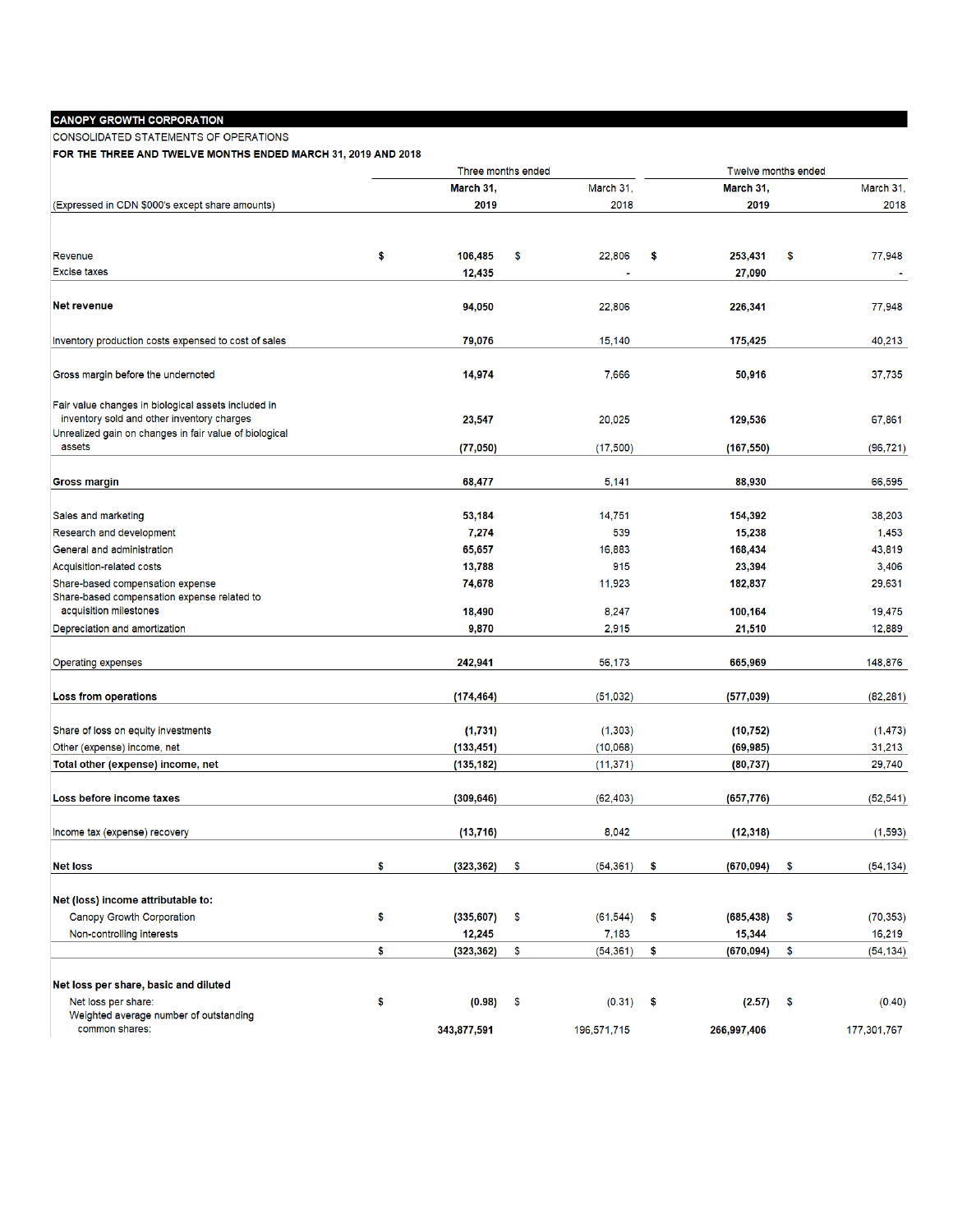## **CANOPY GROWTH CORPORATION**

CONSOLIDATED STATEMENTS OF CASH FLOWS FOR THE THREE AND TWELVE MONTHS ENDED MARCH 31, 2019 AND 2018

| FOR THE THREE AND TWEEVE MONTHS ENDED MARCH 3T.                                         |                    |              |           | Twelve months ended |             |    |            |  |
|-----------------------------------------------------------------------------------------|--------------------|--------------|-----------|---------------------|-------------|----|------------|--|
|                                                                                         | Three months ended |              |           |                     |             |    |            |  |
|                                                                                         | March 31,          | March 31.    |           |                     | March 31,   |    | March 31,  |  |
| (Expressed in CDN \$000's)                                                              | 2019               |              | 2018      |                     | 2019        |    | 2018       |  |
| Net inflow (outflow) of cash related to the following activities:                       |                    |              |           |                     |             |    |            |  |
| Operating                                                                               |                    |              |           |                     |             |    |            |  |
| Net income (loss)                                                                       | \$<br>(323, 362)   | S            | (54, 361) | -S                  | (670, 094)  | \$ | (54, 134)  |  |
| Adjustments for:                                                                        |                    |              |           |                     |             |    |            |  |
| Depreciation of property, plant and equipment                                           | 14,359             |              | 2,365     |                     | 30,062      |    | 8,725      |  |
| Amortization of intangible assets                                                       | 8,987              |              | 2,586     |                     | 16,856      |    | 11,761     |  |
| Share of loss on equity investments                                                     | 1,731              |              | 1,303     |                     | 10,752      |    | 1,473      |  |
| Fair value changes in biological assets included in<br>inventory sold and other charges |                    |              |           |                     |             |    |            |  |
| Unrealized gain on changes in fair value of biological                                  | 23,547             | 20,025       |           |                     | 129,536     |    | 67,861     |  |
| assets                                                                                  | (77,050)           | (17,500)     |           |                     | (167, 550)  |    | (96, 721)  |  |
| Share-based compensation                                                                | 93,096             | 20,928       |           |                     | 287,782     |    | 51,177     |  |
| Other assets                                                                            | (2, 451)           |              | 79        |                     | (19, 359)   |    | (1, 853)   |  |
| <b>Other liabilities</b>                                                                | 54,345             |              |           |                     | 54,345      |    |            |  |
| Other income and expense                                                                | 120,262            |              | 2,925     |                     | 75,786      |    | (37, 494)  |  |
| Income tax (recovery) expense                                                           | 13,716             |              | (8,042)   |                     | 12,318      |    | 1,593      |  |
| Non-cash foreign currency                                                               | (20, 170)          |              | (201)     |                     | (18, 776)   |    | (201)      |  |
| Changes in non-cash operating working capital items                                     | (132, 621)         |              | (7,018)   |                     | (262, 168)  |    | (33, 693)  |  |
|                                                                                         |                    |              |           |                     |             |    |            |  |
| Net cash used in operating activities                                                   | (225, 611)         | (36, 911)    |           |                     | (520, 510)  |    | (81, 506)  |  |
|                                                                                         |                    |              |           |                     |             |    |            |  |
| <b>Investing</b>                                                                        |                    |              |           |                     |             |    |            |  |
| Purchases and deposits of property, plant<br>and equipment                              | (149, 220)         | (89,930)     |           |                     | (644, 456)  |    | (176, 037) |  |
| Purchases of intangible assets                                                          | 1,850              |              | (1,099)   |                     | (38, 290)   |    | (2, 132)   |  |
|                                                                                         |                    |              |           |                     |             |    | 75         |  |
| Proceeds on disposals of property and equipment                                         |                    |              |           |                     |             |    |            |  |
| Purchases of marketable securities                                                      | (1, 227, 565)      |              |           |                     | (2,029,812) |    | (118)      |  |
| Proceeds on assets classified as held for sale                                          |                    |              |           |                     |             |    | 7,000      |  |
| Investments in equity method investees                                                  | (9,695)            |              |           |                     | (36, 896)   |    | (26, 179)  |  |
| Investments in other financial assets                                                   | (17, 266)          |              | (2,062)   |                     | (91, 337)   |    | (22, 439)  |  |
| Net cash outflow on acquisition of NCI                                                  | (4, 716)           |              |           |                     | (6, 712)    |    |            |  |
| Net cash outflow on acquisition of subsidiaries                                         | (36, 010)          |              | (153)     |                     | (380, 482)  |    | (3,753)    |  |
| Net cash used in investing activities                                                   | (1,442,622)        | (93, 244)    |           |                     | (3,227,985) |    | (223, 583) |  |
|                                                                                         |                    |              |           |                     |             |    |            |  |
| <b>Financing</b>                                                                        |                    |              |           |                     |             |    |            |  |
| Payment of share issue costs                                                            | (3,029)            |              | (8,663)   |                     | (21, 646)   |    | (10,008)   |  |
| Proceeds from issuance of common shares and warrants                                    |                    | 200,680      |           |                     | 5,072,500   |    | 470,670    |  |
| Proceeds from issuance of shares by Canopy Rivers                                       | 63,758             |              | 19,763    |                     | 154,976     |    | 54,876     |  |
| Proceeds from exercise of stock options                                                 | 19,429             |              | 3,509     |                     | 48,159      |    | 11,053     |  |
| Proceeds from exercise of warrants                                                      | 106                |              | 89        |                     | 18,790      |    | 770        |  |
| Issuance of long-term debt                                                              |                    |              |           |                     | 600,000     |    |            |  |
| Payment of long-term debt issue costs                                                   |                    |              |           |                     | (16, 380)   |    |            |  |
| Payment of interest on long-term debt                                                   | (11, 793)          |              |           |                     | (14, 521)   |    |            |  |
| Repayment of long-term debt                                                             | (1, 181)           |              | (371)     |                     | (4,680)     |    | (1, 512)   |  |
|                                                                                         |                    |              |           |                     |             |    |            |  |
| Net cash provided by financing activities                                               | 67,290             | 215,007      |           |                     | 5,837,198   |    | 525,849    |  |
|                                                                                         |                    |              |           |                     |             |    |            |  |
| Effect of exchange rate changes on cash and cash equivalents                            | (34,097)           |              |           |                     | 69,567      |    |            |  |
| Net cash inflow                                                                         | (1,635,040)        |              | 84,852    |                     | 2,158,270   |    | 220,760    |  |
| Cash and cash equivalents, beginning of period                                          | 4,115,870          | 237,708      |           |                     | 322,560     |    | 101,800    |  |
|                                                                                         |                    |              |           |                     |             |    |            |  |
| Cash and cash equivalents, end of period                                                | \$<br>2,480,830    | S<br>322,560 |           | s                   | 2,480,830   | \$ | 322,560    |  |